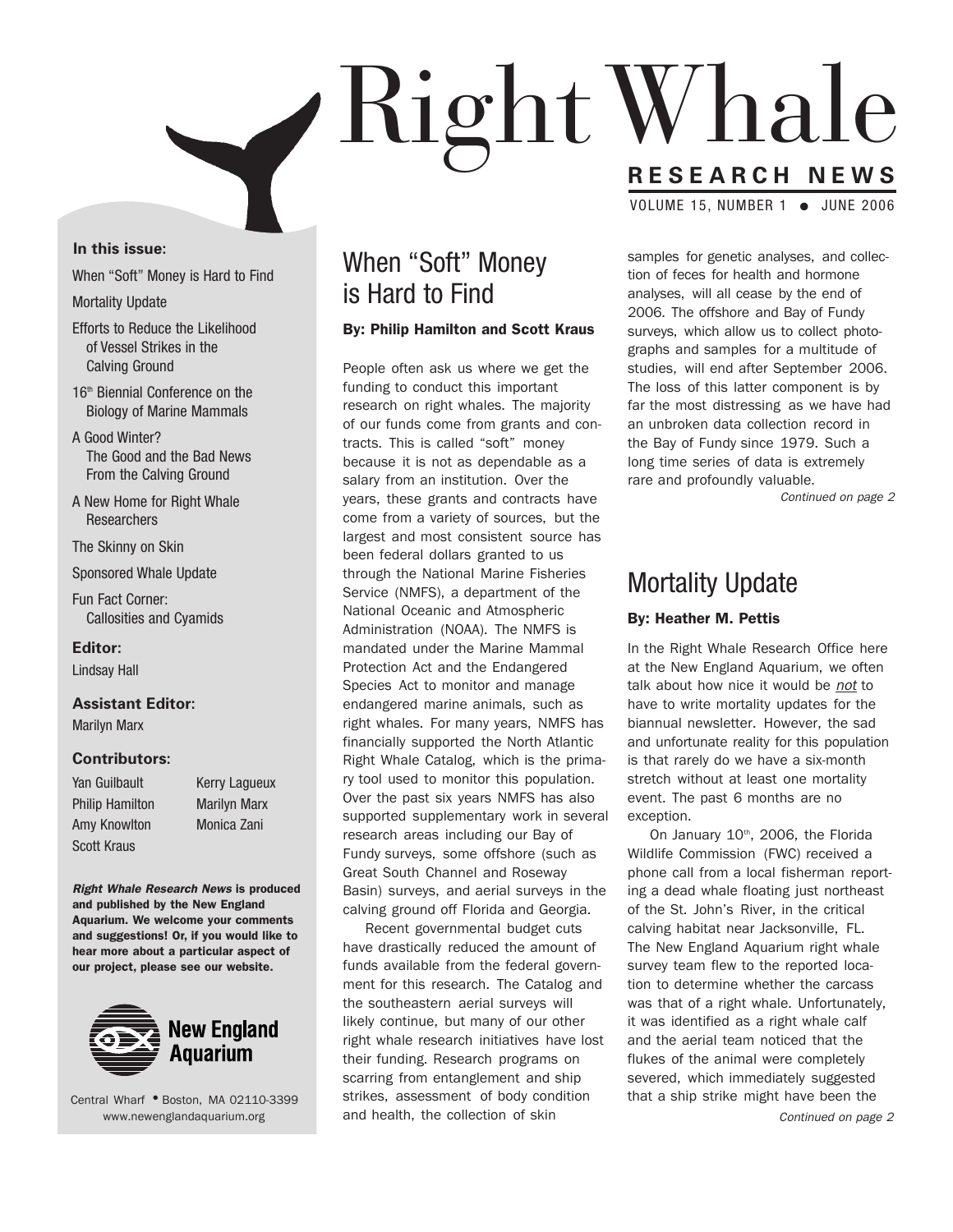### When "Soft" Money is Hard to Find Continued from page 1

Because the priorities of the federal government have recently shifted away from ocean and environmental issues, we are now attempting to broaden our base of potential funding sources. Recent support from foundations and corporations has been heartening, and we hope to engage additional organizations concerned about the future of the right whales and our oceans. In the meantime, we thank all of the readers of this newsletter, especially those who sponsor a right whale, for your long-term commitment to this species – what you may consider a small contribution really has a large impact at a time like this! **●**

### **Philip Hamilton,** *Research Scientist*

*Philip Hamilton began his whale research career in 1986 at the Center for Coastal Studies in Provincetown, MA. He joined the right whale project at the Aquarium in 1989 where he now manages the photo-identification catalog. In addition to right whale research, he has also participated in several humpback whale studies. He did his masters work investigating right whale associations at the University of Massachusetts at Boston. In recent years, he has used his dog "Bob" to help locate and retrieve floating right whale scat, which is analyzed for a myriad of factors.*

### **Scott Kraus,** *Vice President for Research*

*Kraus received his B.A. from College of the Atlantic, his M.S. in biology from the University of Massachusetts, and a Ph.D. from the University of New Hampshire. He has published over 50 scientific papers on cetacean biology and conservation, and is adjunct faculty at Univ. of Mass. at Boston and the University of Southern Maine. Kraus' recent research is increasingly focused on conservation issues faced by endangered species and habitats, and the difficulties of identifying what animals need to survive in an increasingly urban ocean.* 

### Mortality Update

Continued from page 1

cause of death. The NEAq aerial survey team documented no other right whales in the near vicinity. The Coast Guard was dispatched and they towed the whale to a site in the St. Johns River where it was hauled up onto a beach for a full necropsy (animal autopsy). During the necropsy researchers identified the calf as a male and found four massive propeller lacerations along the right side of the animal, including one that caused the amputation of the flukes. With this information, researchers concluded that the cause of death for this calf was a ship strike resulting in major lacerations and trauma. As a result of this strike, a petition was submitted to the US Coast Guard requesting them to issue an emergency safety zone for ships to slow their speed when approaching the port of Jacksonville. The Coast Guard denied this request stating that it was not in their purview to take this sort of action and noting that regulation of ship traffic to protect right whales was in a rulemaking process.

Following the necropsy, the race was on to figure out to which mom this dead calf belonged. It took nine days to do so, but with the assistance of all of the survey crews working in the southeast U.S, we determined that right whale #1243, Magic, had most likely been the unfortunate calf's mother. There had been several sightings of Magic with her tiny calf tucked in close beside her, most recently on January 5<sup>th</sup>. At that time, the calf was looking and behaving normally. But on January 19<sup>th</sup>, Magic was seen swimming alone, no calf in sight. Despite her loss, we are hopeful that Magic will return to the calving ground in the near future to give birth again.

On January 22<sup>nd</sup>, more bad news came our way. That morning, the Coast Guard received a report of a dead whale 20 miles southeast of Jacksonville, Florida. The Florida Fish and Wildlife Research Institute (FWRI) aerial survey team confirmed the dead whale as another right whale calf and by late that

same evening, the carcass was towed in to shore for a necropsy scheduled for the following day.

During the necropsy of this second dead calf, a female, researchers observed evidence of both shark bites as well as linear and net indentations suggestive of entanglement in monofilament netting. No definitive cause of death has been established for this whale, as researchers are awaiting histology results (microscopic examination of tissues collected from the calf), although entanglement is considered to have likely played a role in its death.

The calf has been identified as the calf of right whale #1802. She was first observed with her mother on December 30<sup>th</sup> 2005 off St. Catherine's Island, GA (68 miles north of Jacksonville, FL). In this initial sighting, the calf had shark bites on her peduncle, the part of the body forward of the flukes. The calf was



**January 8, 2006: One of the last sightings of right whale #1802 together with her calf. Photo / Florida Fish and Wildlife Research Institute**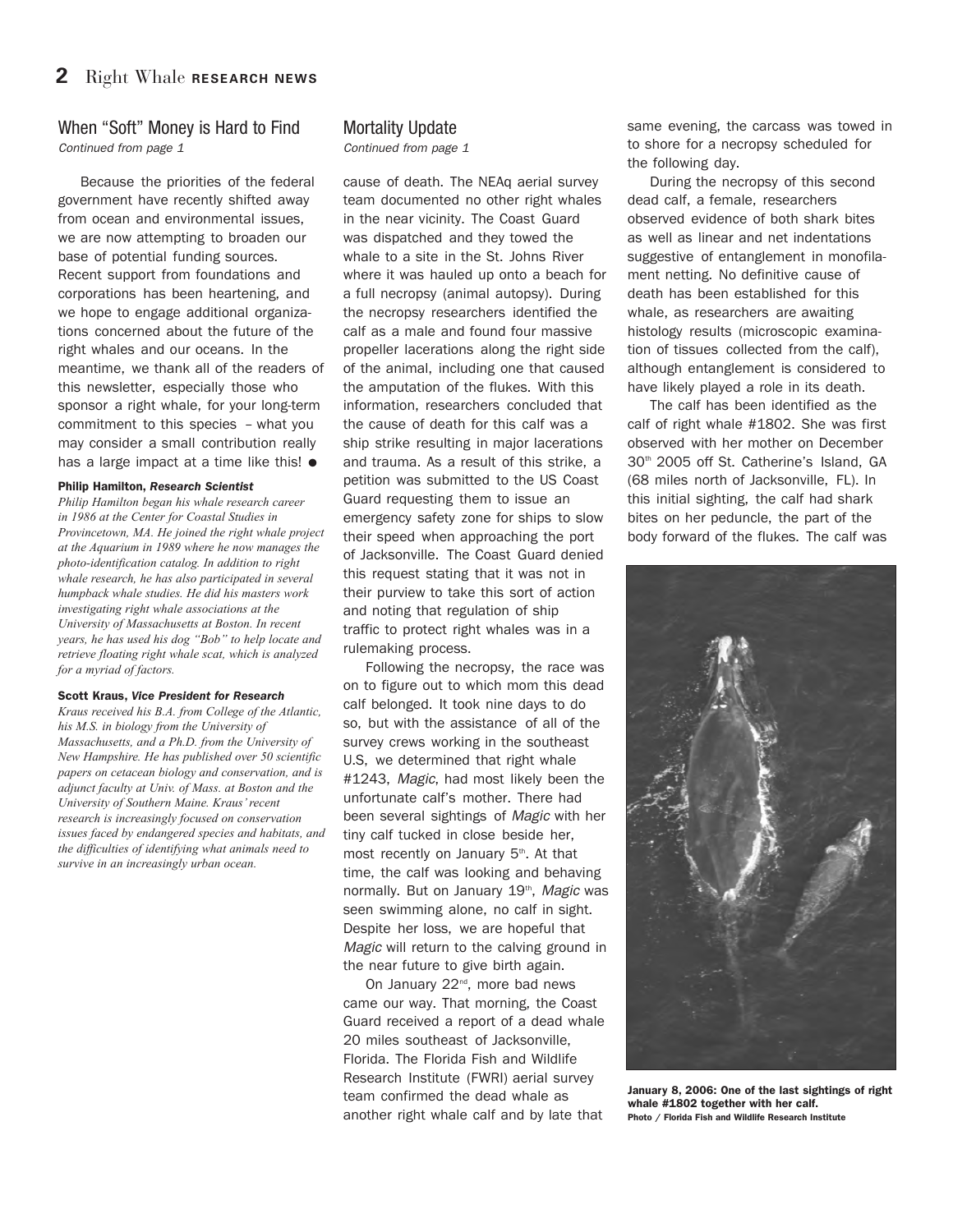

*Magic***'s (#1243) fourth calf being hoisted out of the water. This photo shows the large propeller laceration that amputated the flukes. Photo / Florida Fish and Wildlife Conservation Commission** 

observed again on January 8<sup>th</sup> off of Jacksonville, FL and in addition to shark bites, other linear scars were visible on her peduncle, possibly the result of an entanglement. The calf was last seen alive on January  $11<sup>th</sup>$ . Based on these sightings, the calf died between January  $11<sup>th</sup>$  and January  $21<sup>st</sup>$  and was probably entangled for between 3 and 21 days before it died.

As a result of this mortality and the indications of entanglement, the National Marine Fisheries Service issued an emergency closure of a whiting gillnet fishery this past April. The fishery opened in the calving area in 2005. The Atlantic Large Whale Take Reduction Team (a team of fishermen, scientists, and conservation groups convened by NMFS) held a meeting and decided to shut the gillnet fishery down permanently to protect right whales.

A third calf is assumed to be dead based on photo-identification evidence. Right whale #1301 was initially sighted with her third calf on December 23, 2005, and the mother/calf pair was |subsequently seen several times in January and February. But on March 19th

the FWRI aerial survey team saw #1301 without her calf. We held out some hope that the calf was simply below the surface of the water on that day and could not be photographed. However, in early April, #1301 was sighted and photographed in Cape Cod Bay by herself. Since her calf was much too young to survive without its mother, we have added it to the mortality list.

While we are glad to know that #1301 safely made the journey north through the gauntlet of east coast shipping lanes, we are saddened by the growing list of deaths. These three deaths are disheartening to those of us who care deeply about the welfare of this endangered population. As we continue to work hard to prevent deaths like these, it is our hope that there will be no need for a "Mortality Update" in future issues of Right Whale Research News. **●**

#### **Heather M. Pettis,** *Associate Scientist*

*Heather earned her B.S. from Bates College in 1997 and her Master's in Marine Biology from Boston University's Marine Program in 2001. She joined the Right Whale Research Team full time in 2000. She currently serves as the Secretary of the North Atlantic Right Whale Consortium. In addition to her work at the Aquarium, Heather teaches biology and marine biology at a private school in New Hampshire. Her research interests include population biology and health condition of right whales and its effects on reproductive and population dynamics.*

## Efforts to Reduce the Likelihood of Vessel Strikes in the Calving Ground

### **By: Amy Knowlton**

In recent years, the number of calves born on the southeast US calving ground has been relatively high, ranging from 19 to 31 calves born in each of the past six years--a bit of good news for right whales! With this influx of calves into the population, there has also been a concurrent increase of juveniles showing up in the calving ground. Some are

yearlings returning to their birthplace still with their mother, others are older juveniles forming social groups for unknown reasons. Adult males and non-calving females are seen down there as well. The calving ground during the winter months can be home to a substantial number of right whales, sometimes as many as 100 animals. But those same waters are also home to vessels of all sizes – commercial ships, military vessels, shrimp boats, and recreational vessels. Unfortunately, right whales and vessels do not always mix well and there have been a number of recent vessel strikes in the southeast US, including an 11 year old female struck and fatally injured by a 43 foot recreational vessel in March 2005, a calf killed by a large ship in January, 2006 (see Mortality Update), a juvenile severely injured by a moderate-sized vessel in March 2006, and another juvenile which suffered a minor injury from a small vessel during the winter of 2006 (see A Good Winter?…). This is only a partial list of vessel strikes on the southeast calving ground – at least a half dozen others have occurred there in the past several years.

These vessel strikes are likely accidental but are rarely reported. Of the strikes mentioned above, only the one that occurred in March 2005 was reported because the vessel itself suffered damage. The vessel was moving at over 20 knots and the captain did not see the submerged whale. Though the exact nature of most vessel strikes remains unknown, it is a serious issue and has raised concern about coastal development in the calving ground, especially along the coast of Georgia, a relatively pristine part of the southeast U.S. coast.

In March 2005, the state of Georgia's Coastal Marshlands Protection Committee issued a permit to a developer to allow the construction of Cumberland Harbour. This development would include 900- 1,200 homes on the coast as well as two marinas capable of providing dock space for 296 vessels, dry storage for 400 boats, and docking for transient and long-term large vessels. Ironically,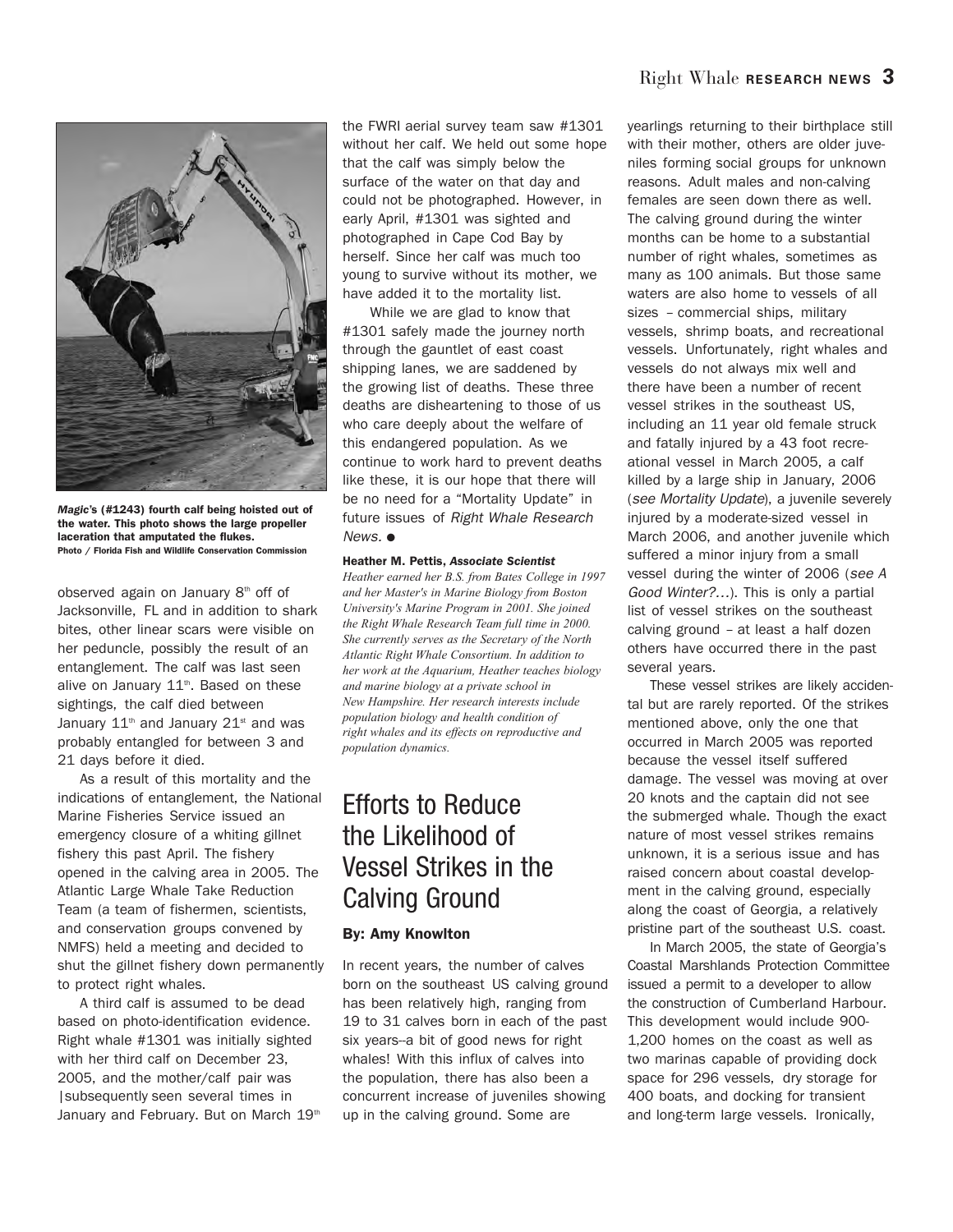just four days after the permit was issued, the strike of the 11-year-old female occurred off the coast of Cumberland Island.

Before the project could move forward, the state of Georgia mandated a routine biological assessment be completed due to the potential effects on endangered species. The developer's assessment dismissed any potential threat to right whales from boat interactions on the unsupported theory that the majority of vessels that would use the marina would be smaller vessels that "need to remain inshore due to rough seas" during the winter. And larger transient vessels utilizing the marinas would "normally traverse the Intercoastal Waterway" (rather than the ocean) during that time of year. Clearly this was a misguided assessment -- recreational vessels both large and small are frequently documented in open water during aerial surveys and these vessels have caused problems for right whales.

The proposed development is of great concern to many local Georgia environmental groups, for right whales and other endangered species as well as the marshlands. A coalition of groups (the Center for a Sustainable Coast, Georgia River Network, and Satilla Riverwatch Alliance) decided to take the Coastal Marshlands Protection Committee to court to oppose the permit that was given to the developer. With the legal support of the Southeast Environmental Law Center, this case went to trial in November 2005. I was asked to provide written and oral testimony about the incidence of vessel strikes to right whales in the southeast U.S. Aside from reporting the data, I expressed my concern about continuing to develop the coastline and increase small vessel traffic without having any strategy in place to educate small vessel operators and/or to develop regulatory measures to reduce their potential impact on the most vulnerable segment of the right whale population.

On February 6, 2006, Judge Malihi from the Office of State Administrative Hearings, State of Georgia, issued his decision. He remanded the Cumberland Harbour permit back to the Coastal Marshlands Protection Committee. Of particular concern was the portion of the permit addressing potential effects on right whales. He ruled that the permit issued by the Committee did not include finalized or adequate measures to protect right whales, manatees, and sea turtles. The Court stated:

"The biological assessment has yet to provide what education or enforcement measures will be taken, or the consequences of violation. Therefore, this Court cannot determine whether Respondent [the Committee] properly considered the public interest test in ensuring that there is no unreasonable interference with the conservation of the animals. The incomplete protective measures do not provide adequate basis for this Court to conduct its review."

The court's decision was considered positive news for right whales and the need to develop protective measures was brought to the forefront. However, currently, the developer and the state of Georgia's Coastal Marshlands Protection Committee is submitting an appeal to the judge's orders. As this saga unfolds, we will continue bring you updates in future editions of Right Whale Research News. **●**

### **Amy Knowlton,** *Research Scientist*

*Amy, after graduating with a bachelors' degree in Geography from Boston University in 1982, began as a part-time volunteer on the Right Whale Project in 1983. She became full-time in 1988. Amy holds a Masters degree in Marine Policy from the University of Rhode Island with a focus on shipping regulations and protection of right whales from ship strikes. She has a strong interest in meshing science with policy to help develop effective protection measures for right whales.* 

## 16<sup>th</sup> Biennial Conference on the Biology of Marine Mammals

### **By: Yan Guilbault**

The 16<sup>th</sup> Biennial Conference on the Biology of Marine Mammals, commonly referred to as "the Biennial", was held in San Diego from December 12 to 16, 2005. As the name suggests, this international conference occurs every two years in different locations. With more than 2,000 participants, 312 spoken presentations, 887 posters and 14 workshops, it is one of the largest conferences on marine mammal science in the world.

Six researchers from the New England Aquarium right whale office flew from Boston to the much warmer California coast to attend to the Conference. For some of us, it was a first-time experience in the somewhat overwhelming world of international scientific conferences. For others who have attended many such meetings, it was just business as usual. The agenda for the five-day long event included oral presentations and poster sessions, and covered the biology and conservation of different species of seals, walruses, dolphins and whales, as well as polar bears and sea otters.

The New England Aquarium Right Whale Project participated with two posters and one oral presentation. Philip Hamilton's poster, "DIGITS, Digital Image Gathering and Information Tracking System: Software to Process, Match and Track Digital Images and Data for Individual Identification Studies" gave an overview of the software we are presently using to process right whale images. The poster also explained how the software could be adapted to other mammal projects that use photo identification and cataloging. More information on DIGITS can be found at http://www.neaq.org/rwcatalog . Another poster, "Observation of a Birth of a North Atlantic Right Whale (Eubalaena glacialis)" by Monica Zani, displayed photos documenting this never-before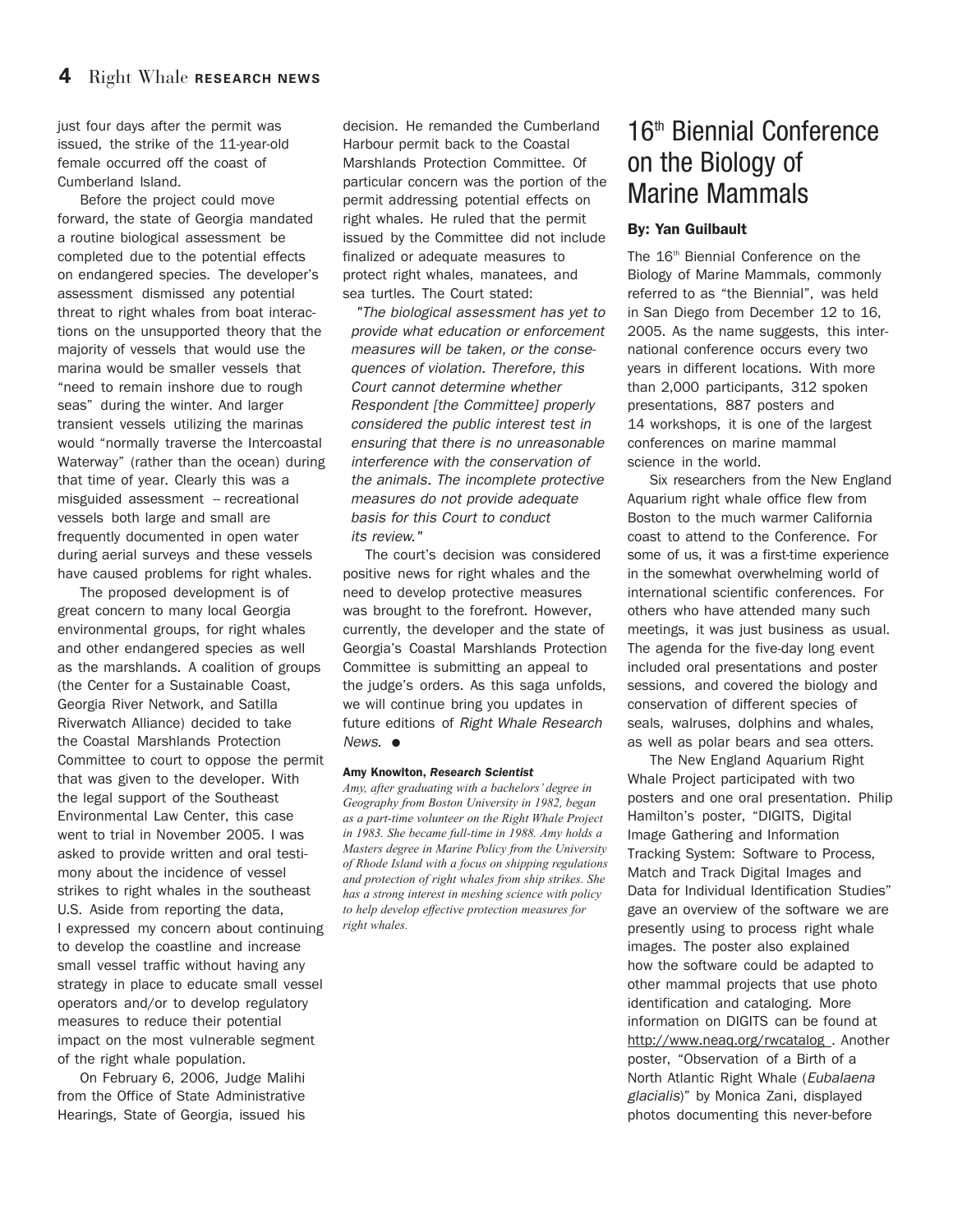observed event. Monica is currently working on publishing this story in a peer reviewed scientific journal and we will share more details of the event at that time. Dr. Roz Rolland gave an oral presentation entitled "Determining Reproductive Status of Right Whales (Eubalaena glacialis) Using Fecal Hormone Metabolites". She explained that by measuring levels of reproductive hormones in scat samples, researchers can determine if the whale is a male or a female, immature or reproductively active, and whether it is lactating or pregnant More information on this topic can be found in Right Whale Research News, Volume 14, Number 2, Nov. 2005. Other presentations and posters by scientists in the right whale community covered genetics, necropsy results, population dynamics and ship strike and entanglement mitigation.

The Biennial is sponsored by the Society for Marine Mammalogy (SMM), a non-profit organization founded in San Francisco, California in 1981. One of the main objectives of the SMM is to promote the advancement of the marine mammal science field through publications and meetings. In addition to organizing the Biennial, the SMM also publishes a well-known scientific journal, Marine Mammal Science.

Overall, the 16<sup>th</sup> Biennial Conference was a great opportunity to learn more about all aspects of marine mammal research. It was also an occasion to meet other researchers, initiate new collaborations and have good Mexican food with old colleagues.

The next Biennial Conference will be held in Cape Town, South Africa in 2007. More information on the Society for Marine Mammalogy can be found at http://www.marinemammalogy.org . **●**

### **Yan Guilbault,** *Research Assistant*

*In 2003, Yan earned a B.S. in Biology from McGill University, Quebec, Canada. Shortly thereafter, he began working seasonally with the right whale project in the Bay of Fundy and Florida. He recently moved from Montreal and joined the research lab full time. He is currently maintaining the North Atlantic Right Whale Consortium website as well as processing and cataloging photographs.*

## A Good Winter? The Good and the Bad News From the Calving Ground

### **By: Monica Zani**

Each winter the New England Aquarium transports a small team of researchers to the town of Fernandina Beach, located on Amelia Island in northeast Florida. Although Amelia Island boasts miles of white sandy beaches, it is what lies beyond the island that keeps researchers returning each winter. Just to the east of Amelia Island are the shallow, coastal waters that make up the heart of the calving ground and the southeast critical habitat for the North Atlantic right whale.

The New England Aquarium is part of an expansive network of aerial surveys operated by government agencies and non-profit organizations that form the Early Warning System (EWS). Each day, weather permitting, from December  $1<sup>st</sup>$ to March  $31<sup>st</sup>$ , the EWS attempts to visually locate all right whales in the calving ground/critical habitat, which extends from South Carolina to Florida. Its purpose is to detect right whales and report the location to commercial, military and recreational vessels in an attempt to reduce the potential for ship strikes within the area.

The calving ground/critical habitat of the southeast United States is a busy place. Right whales, including mothers with their newborn calves, swim in waters congested with nuclear submarines, tankers, freighters, Navy warships, commercial fishing boats, tugs and barges, dredges, and numerous private recreational vessels. It is sometimes hard to believe that they all can coexist in such a small space. Or can they?

Each spring I report to you the number of calves that are born to the struggling population of right whales. Although the anticipation for high numbers of calves is exciting, we must remember to take a close look at the

larger picture. Sadly, mortality also plays an important role in the calving season. Last year, we documented 28 calves born, but we also had to report on the death of several reproductively active females. This past winter a total of 19 calves were born, but with that comes the disheartening news that three of those calves have died (see Mortality Update).

The season started off with an entangled whale in early December. The whale is a young right whale that was first sighted entangled off the Georgia coast. Although disentanglement network members took action the whale was not successfully disentangled. The current status and health condition of the young right whale is unknown.

In addition to the three deaths and the entanglement in the southeast, three young whales were struck by unknown vessels. Two of the whales where photo-documented this winter by right whale aerial survey teams and the images show extensive propeller wounds extending across their backs. The third whale was a calf photographed in Texas by personnel at the University of Texas



**The NEAq aerial survey team documented this young whale with large propeller marks across its back. Photo / New England Aquarium**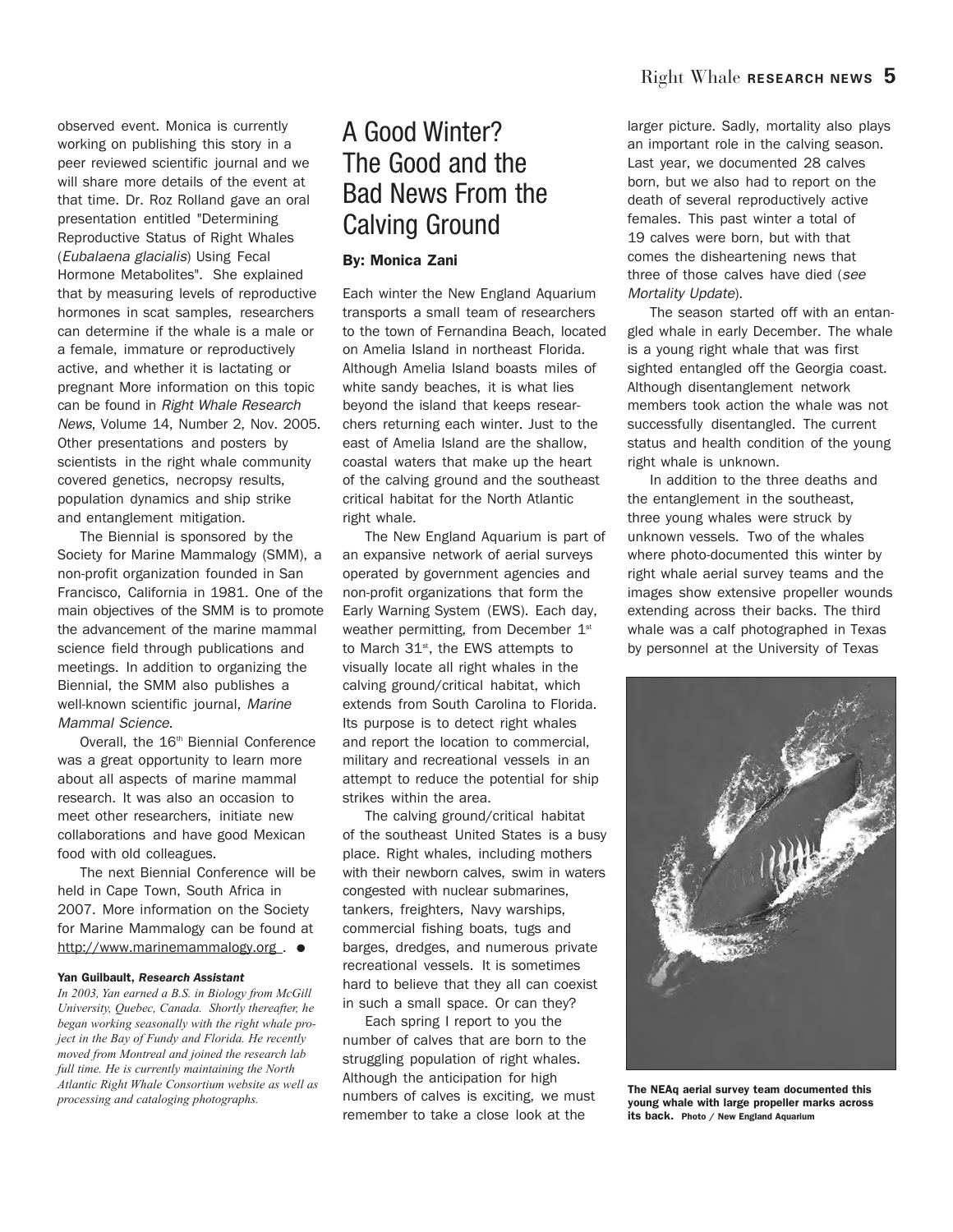### **6** Right Whale **RESEARCH NEWS**



**The 2006 New England Aquarium EWS aerial survey team with their twin engine Cessna Skymaster 337: (from left to right) Project Manager/Co-Investigator Monica Zani, and observers Jessica Taylor, Peter Nilsson, Brenna Kraus, Meredith Montgomery. Photo / New England Aquarium**

also with propeller cuts across the back. The current status of these whales is unknown.

On a brighter note, five of the 19 females that gave birth this winter were first-time moms! We are always glad when non-calving females become part of the reproductive cohort. One of those five new moms was an 11 year old named "Boomerang". Boomerang (#2503) was named for the boomerang shaped scar on the underside of her tail. She was first sighted with her calf in early December off the coast of St. Augustine, Florida, which is relatively far south compared to most sightings at that time of year. The next sighting of the mother/calf pair was not until January 16, 2006 in Corpus Christi Bay, Texas! Although a handful of right whales have been documented in the Gulf of Mexico, Boomerang's trip has earned her and her calf the record for the westernmost sighting of any North Atlantic right whale! The pair was seen only once more, on February 27, off Long Boat Key, FL. We are hoping she and her calf made it back to the east coast and are headed north.

While the bad news from the season is disheartening, we are glad to know that some of the mother/calf pairs have already made the long trip up the coast and have been photographed in Cape Cod Bay. We look forward to seeing how big the calves have grown when we are out in the Great South Channel later this spring. **●**

### **Monica Zani,** *Assistant Scientist*

*Monica came to the Aquarium in 1993 as a naturalist in the marine education boat programs. In 1999 she began working as a whale watch captain. She became involved in the right whale project as an aerial observer in 2000 and began working full time in 2002. Monica is currently the co-investigator and project manager for the southeast aerial surveys.*

## A New Home for Right Whale Researchers

### **By: Lindsay Hall**

Since the beginning of the Right Whale Research project in the early 1980's, this group of scientists has inhabited many spaces. While an old house in Lubec, ME, various condos of Fernandina Beach, FL, and chartered fishing boats become our homes for a week here or a month there, we've always come back to our office in Boston, MA between field seasons. However, this "office" has moved around, too, over the years. Beginning with a dusty room surrounded by loud printing presses on all sides, Scott Kraus, founder of the Right Whale Research Project and now the Vice President of Research for NEAq, would find himself scrambling to dust off the few slides of right whales that became the foundation for the photo-identification catalog. As the number of whales identified in the Catalog grew, so did the number of slides and data folders and

the number of researchers needed to keep up. Sometimes we moved to a different office for more space, but other times the building we were in changed hands (and thus, tenants).

But for almost 10 years the right whale researchers could be found on the  $4<sup>th</sup>$  floor of the old Grain Exchange building on Milk Street, directly across the street from the main NEAq building. Eight of us had our desks in one large room where we could see and hear each other with ease. Three others had offices, one of which doubled as a storage closet. And another three could not fit in that space and were located elsewhere in the building. It was not unusual to notice a computer tower sitting precariously on top of boxes, or over flowing filing cabinets. Despite the crowded quarters, it was a rare occasion to hear someone complain about our space. We were all used to it and quite at home there.

While we truly enjoyed being located near other NEAq departments and staff in the Milk Street building, it became very clear that we were outgrowing our space. In October 2005 it was announced that we would be moving across the street to a building adjacent the NEAq IMAX theatre. We were slow to start the packing process, but eventually we "put it in high gear" and packed up the 25 years of slides, reports, data files and more. It took some culling to fit everything into the boxes. But, for the researchers who just joined the Project in the past few years, it was also a learning experience as we uncovered items such as the first printed Right Whale Catalog, consisting of several yellowed pages and no more than 20 numbered whales with a handful of sightings each.

On Friday January 20, 2006 we left the Milk Street building and on Monday we walked into our new offices. It was a huge change but we are now (almost!) completely unpacked and settled in. Some have offices equipped with new furniture and motion sensor lights, while others have large cubicles equipped with locking cabinets and drawers. Several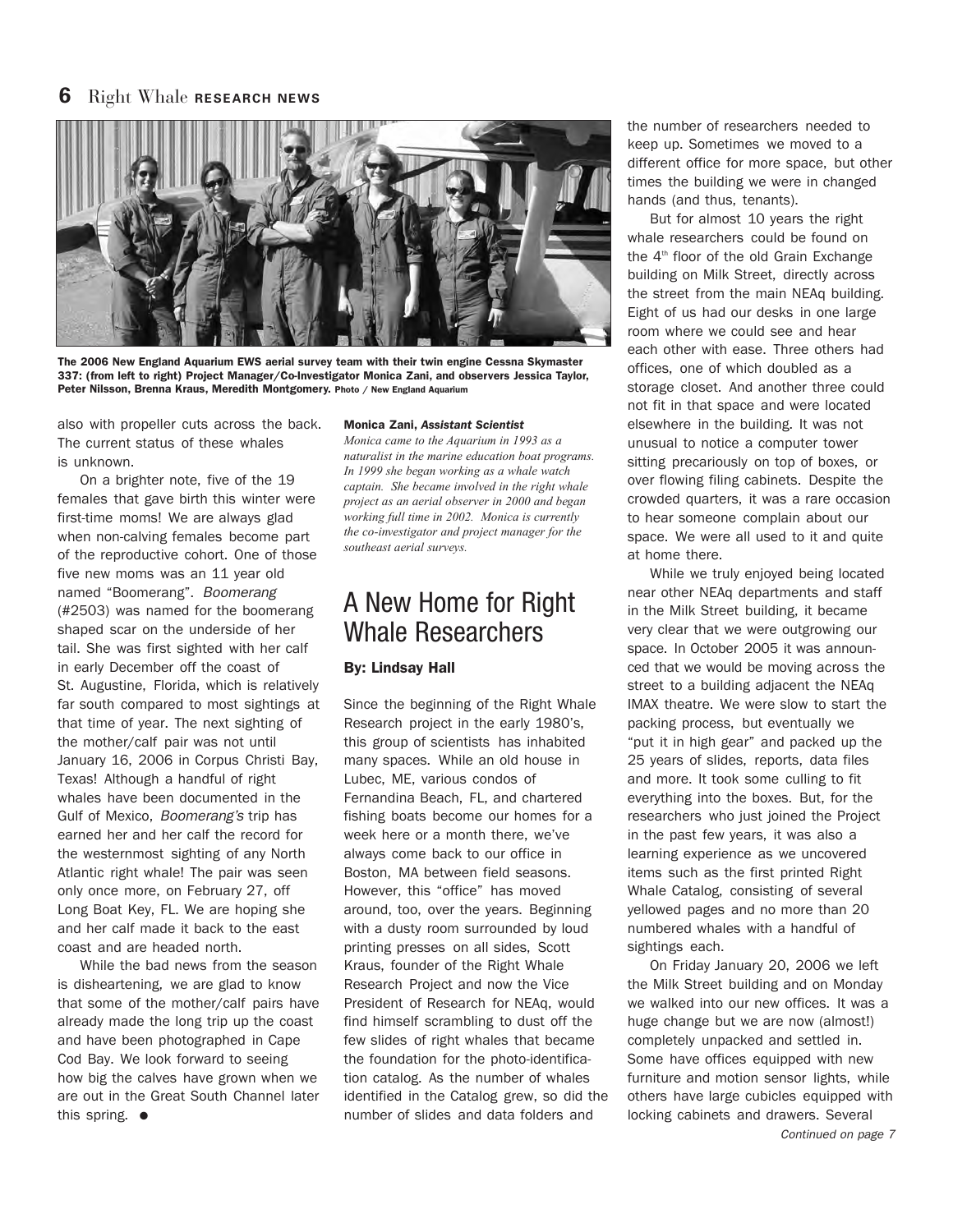# RightWhale **SPONSORSHIP FORM**

## Thank you!

For your generous support of our right whale research project. We have spent the past six months wrapping up data from the last field season and updating our catalog files of individual animals. If your sponsorship has expired (check the bottom of your certificate), please consider an additional donation or pass this form on to an interested friend.

### **Thanks again for your support!**





Central Wharf **●** Boston, MA 02110-3399 www.newenglandaquarium.org

| Your choices are:                    |  |                                 |                                                                   |  |
|--------------------------------------|--|---------------------------------|-------------------------------------------------------------------|--|
| $\square$ Calvin<br>$\Box$ Piper     |  |                                 | <b>□ Snowball</b>                                                 |  |
| $\Box$ Necklace $\Box$ Shackleton    |  |                                 | □ Starry Night                                                    |  |
| Is this a gift? $\Box$ Yes $\Box$ No |  |                                 |                                                                   |  |
|                                      |  | If yes, your name $\frac{1}{2}$ |                                                                   |  |
|                                      |  |                                 | If this is a surprise gift, how can we contact you if we need to? |  |
|                                      |  |                                 |                                                                   |  |
|                                      |  |                                 |                                                                   |  |

### **Is this a renewal? ❏ Yes ❏ No**

Sponsor's name as it will appear on certificate:

| Send sponsorship package to:                                                                     | Your address, if different:                                             |
|--------------------------------------------------------------------------------------------------|-------------------------------------------------------------------------|
| Right Whale Sponsorship \$35<br>$\Box$ Newsletter Renewal Only \$15*<br>Right Whale T-shirt \$20 | T-shirt size:<br>$\Box$ s $\Box$ m $\Box$ L $\Box$ XL<br>T-shirt color: |
| Donation (in any amount) \$                                                                      | $\Box$ Flo Blue<br>$\Box$ Sea Foam                                      |
| Total Enclosed \$ ______________                                                                 | $\Box$ Salmon<br>$\Box$ Heather Gray                                    |
| Payment Method:<br>$\Box$ Check<br>$\Box$ Charge MC/Visa                                         | exp. date                                                               |

Cardholder's Name (please print)

Authorized signature

**Send complete form with payment to: Right Whale Research Project,** New England Aquarium, Central Wharf, Boston, MA 02110-3399

To make contributions by phone, please call: 617-973-6582 or fax (Attention Right Whale Research): 617-723-9705.

\* If you don't want to sponsor your whale again but do want to be kept informed about the Right Whale Research Project, you can receive the semi-annual newsletter for just \$15/year.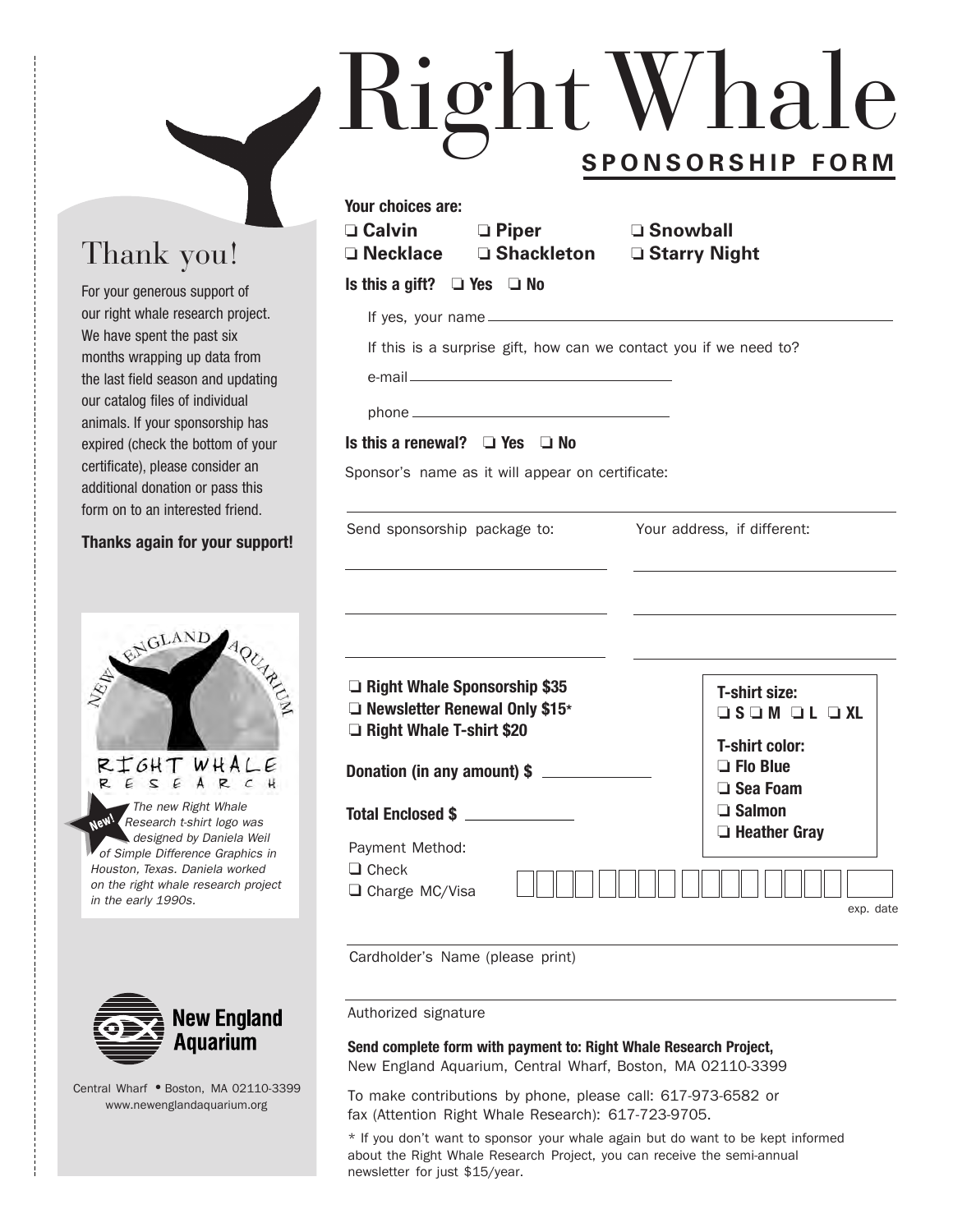## Whales you can sponsor Who's Who?

## **Calvin**

(an adult female)



## **Necklace**

(an adult male)



**Piper** (an adult female)



## **Shackleton**

(a young male)



**Snowball**

(an adult male)



## **Starry Night**

(an adult male)

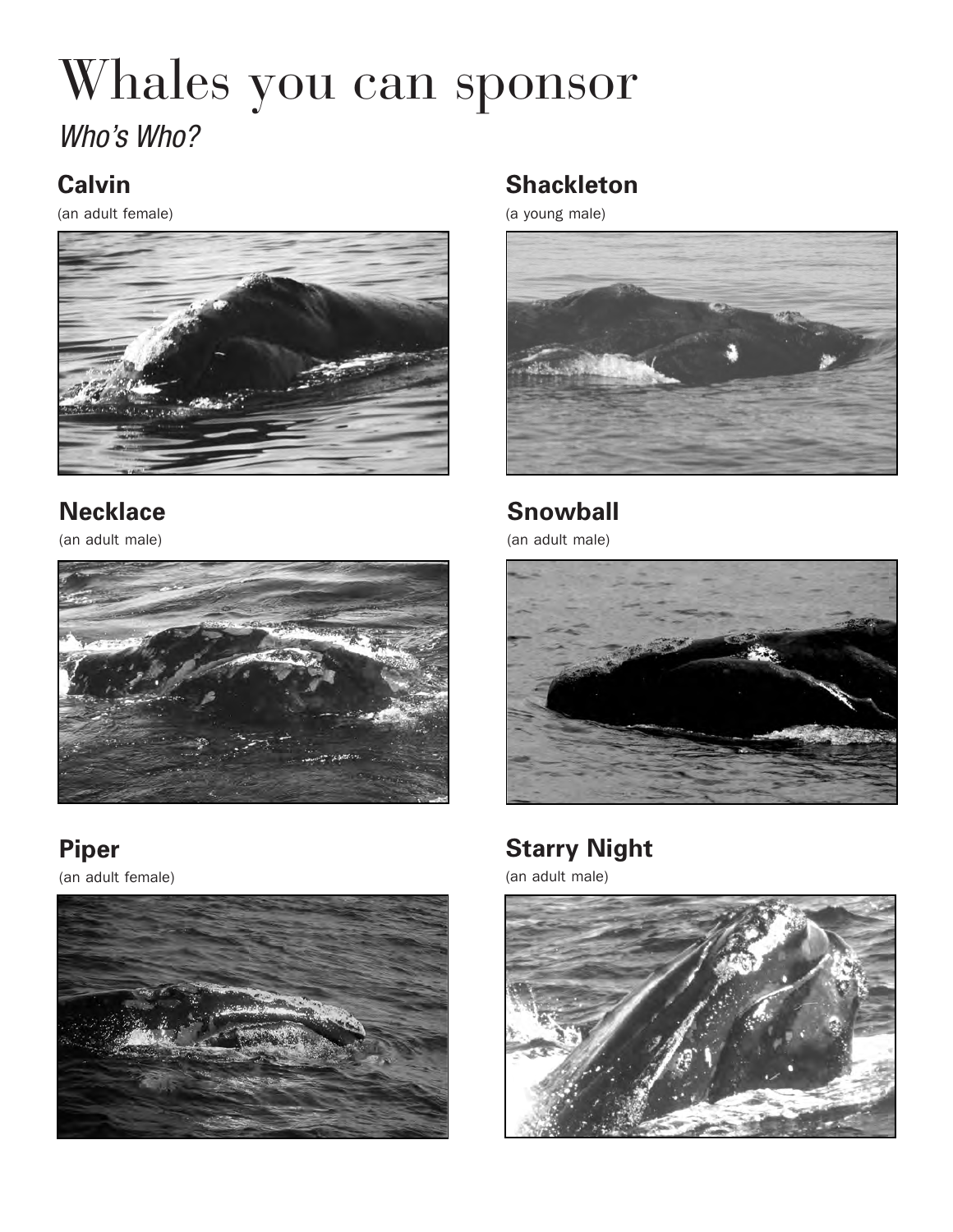### A New Home for Right Whale **Researchers**

Continued from page 6

cubicles now serve as computer and slide table stations for matching slides of right whales to more recent digital photographs. And we have a large storage space/closet that does not double as someone's office! The wall colors are vibrant, our desk chairs are brand new, and, best of all, we have a spectacular view of Boston Harbor. We've come a long way since Scott's first dusty office and the three-page North Atlantic Right Whale Catalog. **●**

### **Lindsay Hall,** *Research Assistant*

*Lindsay earned a B.S. in Biology from Allegheny College in 2002. She has worked as a research assistant at Duke University Marine Lab and as an aerial and shipboard observer on marine mammal surveys. She joined NEAq as an aerial observer in 2002. Lindsay is currently the right whale project's Data Coordinator. She also works on processing and cataloging contributed photographs of right whales, organizing NEAq field season data, and right whale education and outreach projects. She is the editor of Right Whale Research News.*

## The Skinny on Skin

### **By: Philip Hamilton and Marilyn Marx**

We have been tracking this population of North Atlantic right whales through photo-identification for over 25 years now and during that time we have detected some interesting, and often disturbing trends. One change was detected in the late 1990's when many of the whales showed up with white lesions and/or blisters on their skin. Because this seemed to coincide with



**A photo of a right whale's back showing "blister lesions". Photo / Provincetown Center for Coastal Studies**

decreased reproduction and poor body condition, we were very concerned that the presence of lesions was a sign of disease in the population. So, using our detailed database which includes the age and sex of many of the whales, we sat down to determine how unusual this actually was, and whether certain whales were more susceptible to this condition than others. The results of this first detailed analysis of skin lesions in this species were recently published (Hamilton, P.K. and Marx, M.K. 2005. Skin Lesions on North Atlantic Right Whales: Categories, Prevalence and Change in Occurrence in the 1990s. Diseases of Aquatic Organisms 68(1): 71-82). Here is a brief summary of the paper:

All images of North Atlantic right whales from the photo-identification catalog were analyzed for the presence of skin lesions, which were categorized as white lesions or blister lesions. Of 439 whales photo-analyzed between 1980 and 2002, white lesions were detected on 227 individuals (51.7%) and blister lesions were found on 76 whales (17.3%). The majority of white lesions (72.8%) were detected in the Bay of Fundy where their prevalence increased dramatically in the 1990s (peaking at 40% and 41% of all identified whales in 1997 and 1999 respectively). This correlation between whale density and white lesions in the Bay of Fundy suggested that this lesion type may be the result of a contagious agent, though the data on mother/calf pairs did not indicate transmission from mother to calf. Environmental variables such as salinity may also play a role in the occurrence of white lesions. Blister lesions appeared at low levels throughout the population over the study period. Both lesion types appeared equally on males and females, adults and juveniles. One white lesion type appeared on entangled whales whose survival was questionable. Because we've only obtained one tissue sample of a lesion, the cause/origin and tissue structure of this disease is still unknown.



**The white areas on this whale's head (viewed from the right side) are "white lesions". Photo / New England Aquarium**

Since this analysis was done, the white lesions have become less common, but another lesion, a pancake-shaped gray lesion, appears to have become more prevalent. Similar looking lesions in other whale species, called "tattoo" lesions, have been linked to pox viruses. We are now working with Dr. Dave Rotstein, a veterinary pathologist at the NOAA Center for Marine Animal Health and the University of Tennessee to investigate the cause of these and other lesions. Using a combination of skin sampling and future analyses of the photographs of identified individuals, we hope to gain further insight into these lesions and what effect, if any, they may be having on this struggling population. **●**

### **Philip Hamilton,** *Research Scientist*

*Philip Hamilton began his whale research career in 1986 at the Center for Coastal Studies in Provincetown, MA. He joined the right whale project at the Aquarium in 1989 where he now manages the photo-identification catalog. In addition to right whale research, he has also participated in several humpback whale studies. He did his masters work investigating right whale associations at the University of Massachusetts at Boston. In recent years, he has used his dog "Bob" to help locate and retrieve floating right whale scat, which is then analyzed for a myriad of factors.* 

### **Marilyn Marx,** *Assistant Scientist*

*Marilyn began her work with right whales in 1985 at the Center for Coastal Studies in Provincetown, Massachusetts. In 1994 Marilyn joined the Right Whale Research Project at NEAq, where her main area of expertise is the individual identification of right whales. She has been an observer aboard vessel surveys for marine mammals throughout the Gulf of Maine and the Bay of Fundy, and has flown many aerial surveys. She has participated in large whale research projects in Iceland, New Zealand, Norway, the Dominican Republic and Canada. She holds a B.A. from the University of Wisconsin.*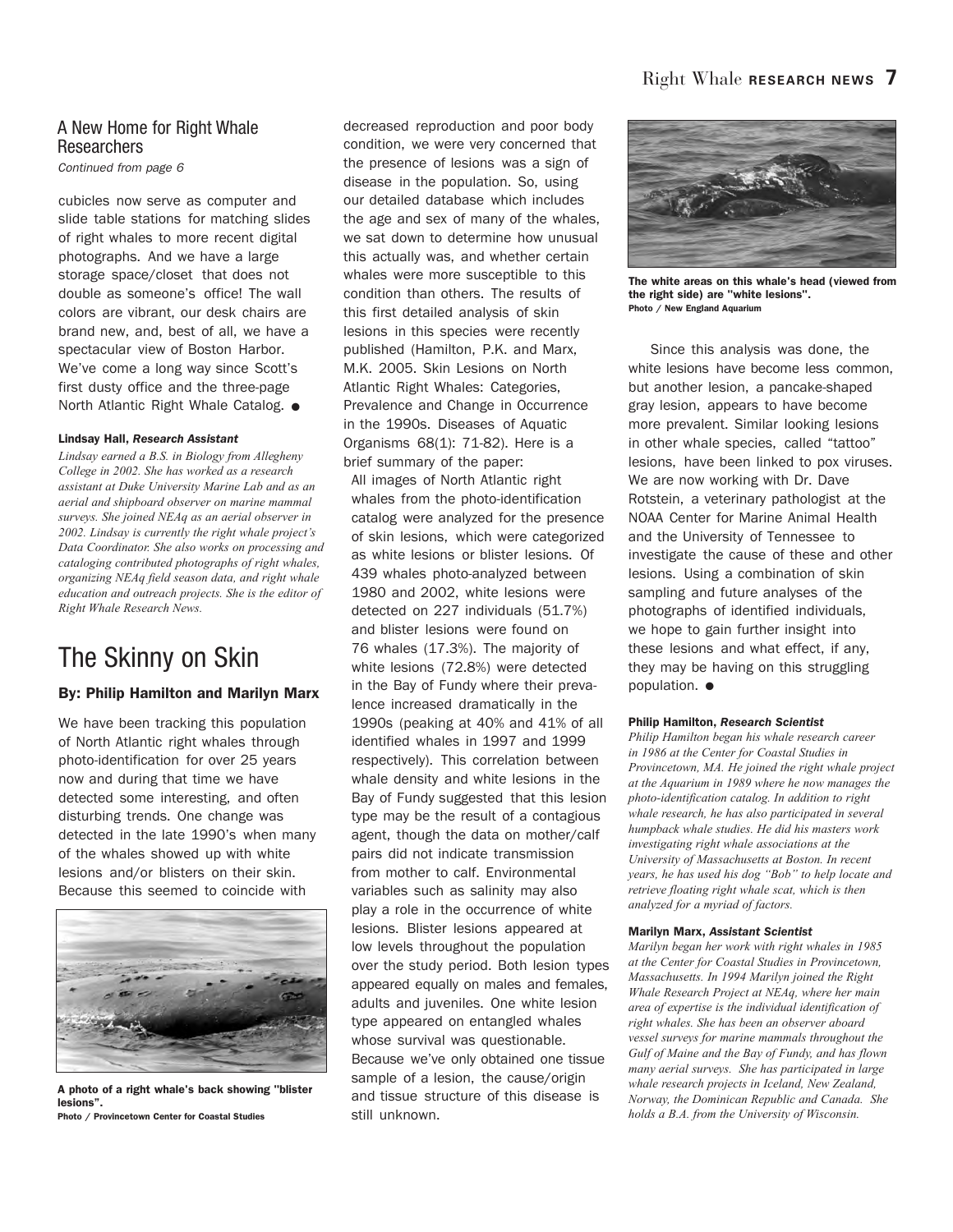## Sponsored Whale Update

### **By: Kerry Lagueux**

As the whales head up the coast from the winter calving grounds, our fellow researchers have arrived back in the office from another field season of trying to protect right whales from potentially hazardous shipping activities in the southeast U.S. The long process of photo-identification from this winter's field season is just beginning, but we are excited to report that Piper (#2320) was identified during the surveys!

Piper may be as tough as the little airplane she is named after. She has survived two entanglements in the past 12 years. The most recent entanglement was observed for over two years and was cause for concern for her long-term health, but it is a new day for Piper. Currently, she is free of fishing gear and she is a firsttime mom this year! She was first seen with a calf on January 15, 2006 and subsequently, on January 28 and February 3, by the NEAq aerial survey team.



*Piper***, shown here, was seen on January 15, 2006 with her first calf. Photo / New England Aquarium**

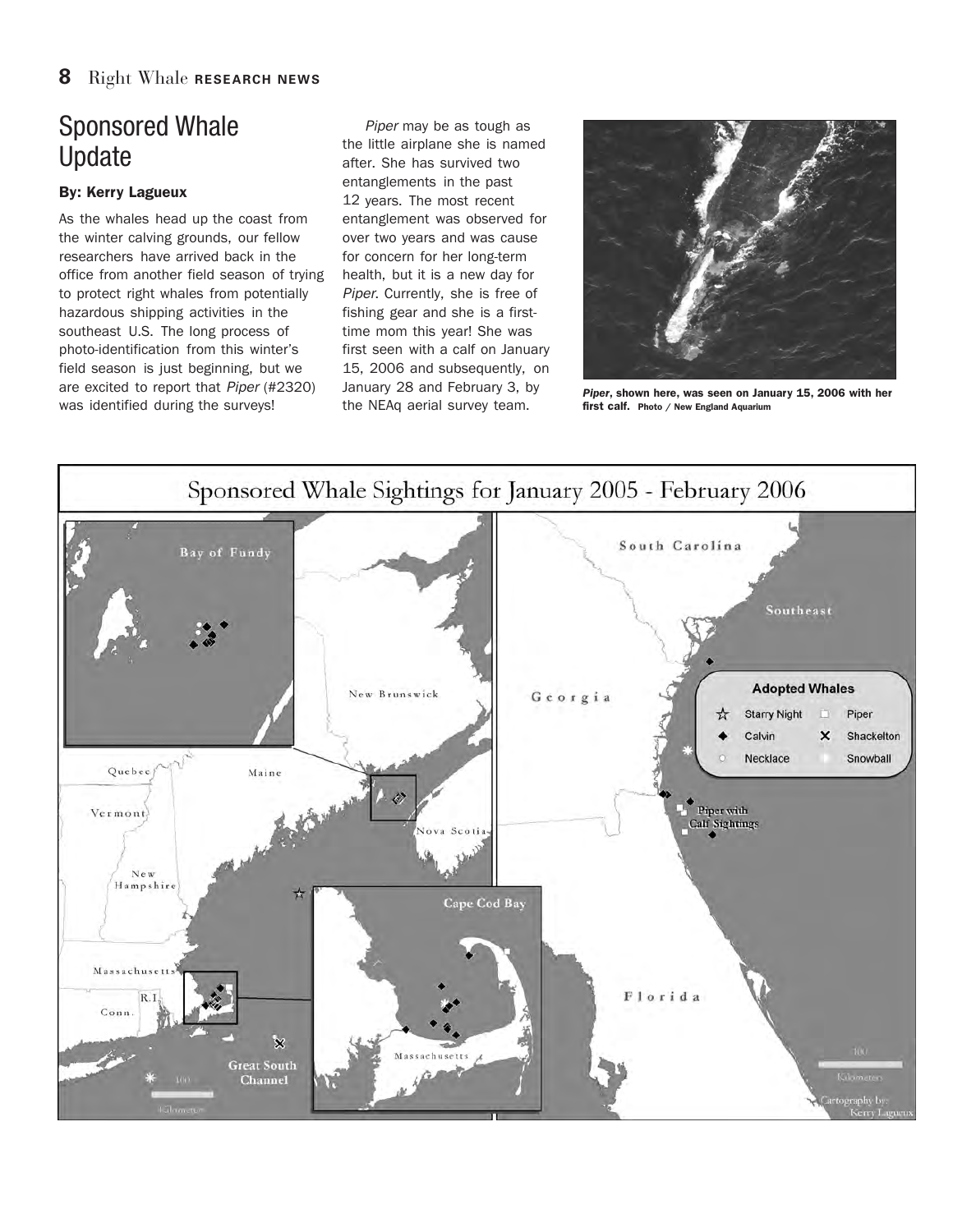

**This image from the Great South Channel shows the scars that serve as a reminder of how** *Shackleton* **earned his name. As a calf, he ventured up the busy Deleware River, over 80 miles from the ocean! Photo / New England Aquarium**

In the November 2005 volume of Right Whale Research News, we reported that Shackleton had not been seen since 2004. However, photo-analysis continued following the production of that newsletter and we were able to identify Shackleton on one day, May 20, 2005, in the Great South Channel (GSC). In addition to Shackleton; Necklace and Piper were also seen using the Great South Channel in the spring of 2005. Starrynight was seen recently traveling in the Gulf of Maine in December 2005 and will hopefully head south to the Great South Channel this spring. The GSC is about 60 nautical miles east of Cape Cod and is a hotbed for right whales during the late spring and early summer months. We hope to see many of the sponsored whales feeding and socializing out in this unique habitat during our upcoming spring surveys.

Don't forget to check out the accompanying map of the sponsored whales' locations. We saw all of the sponsored whales at least once in 2005, so be sure to look for yours. Last year Calvin was the most photographed sponsored whale with over 22 sightings and was seen from Florida to the Bay of Fundy!

Thank you so much for sponsoring a right whale. Your support helps us continue our mission to protect this

Continued on page 10

## Fun Fact Corner: Callosities and Cyamids

Many people often assume that right whales are identified using their flukes, like humpback and sperm whales. *In fact*, right whales are identified by something at the other end-- patterns of "callosities" on their heads. Callosities are raised tissue that appears in some of the same places humans have hair: on top of the head, above the eyes, on the lips, behind the blowholes and on the chin. Each right whale has a unique callosity pattern. The callosity tissue is

dark like the whale's skin, but it is infested with light-colored cyamids, or "whale lice", an amphipod species that can grow to about half an inch long. They have pincers that enable them to cling tightly to the raised callosity tissue. Because the cyamids are light in color, they provide contrast against the black skin serving to define the outline of the callosity and making matching individuals to the Catalog easier for researchers. Studies indicate cyamids are feeding on the right whales dead skin – perhaps this is the whale's form of personal grooming! **●**